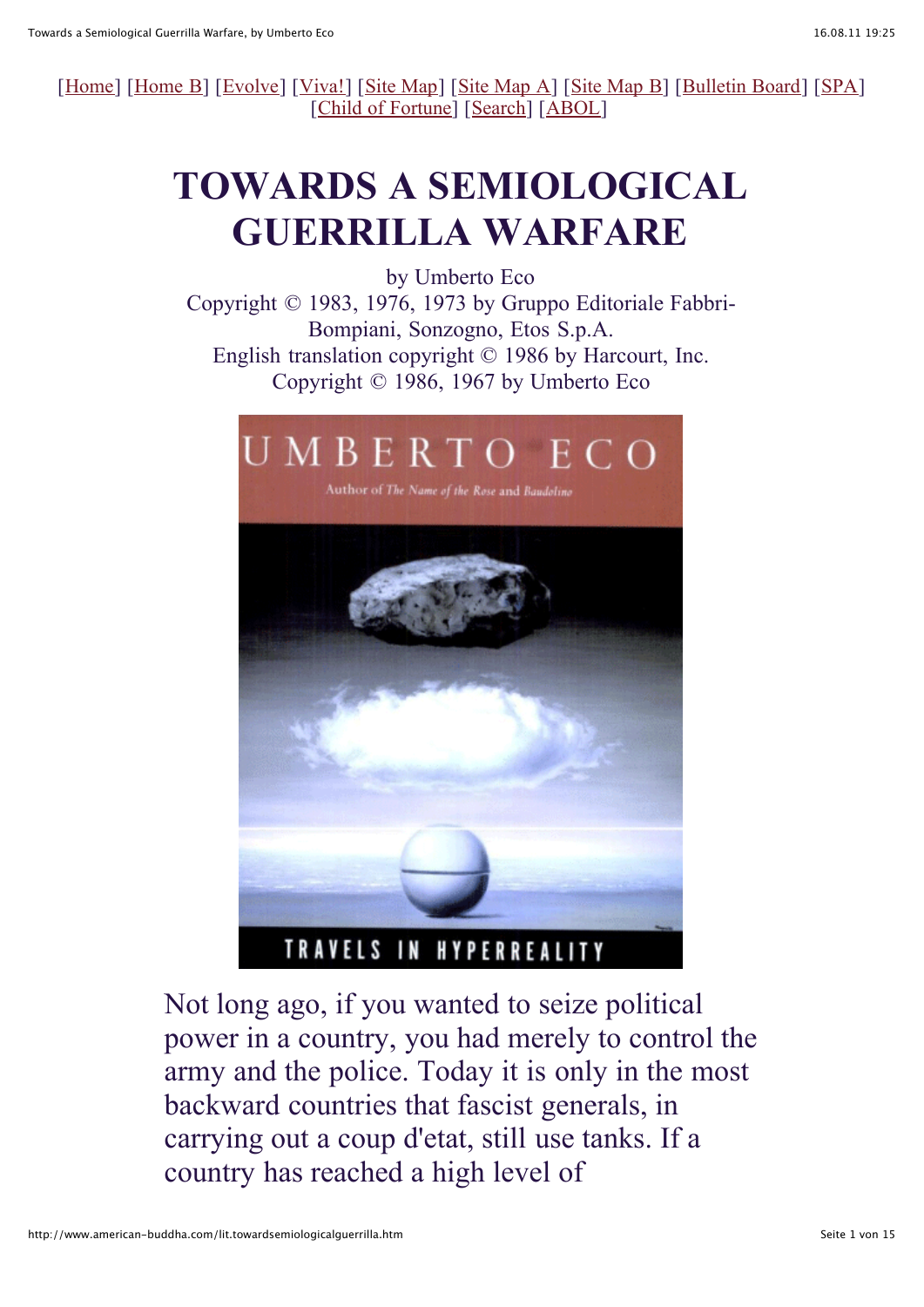industrialization the whole scene changes. **The day after the fall of Khrushchev, the editors of Pravda, Izvestiia, the heads of the radio and television were replaced; the army wasn't called out. Today a country belongs to the person who controls communications.**

I'm not saying anything new; by now not only students of communication but also the general public is aware that we are living in the Age of Communication. **As Professor McLuhan has suggested, information is no longer an instrument for producing economic merchandise, but has itself become the chief merchandise. Communication has been transformed into heavy industry.** When economic power passes from the hands of those who control the means of production to those who not only control information media but can also control the means of production, the problem of alienation also alters its meaning. Faced by the prospect of a communications network that expands to embrace the universe, every citizen of the world becomes a member of a new proletariat. But no revolutionary manifesto could rally this proletariat with the words: "Workers of the world, unite!" Because, even if the communications media, as means of production, were to change masters, the situation of subjection would not change. We can legitimately suspect that the communications media would be alienating even if they belonged to the community.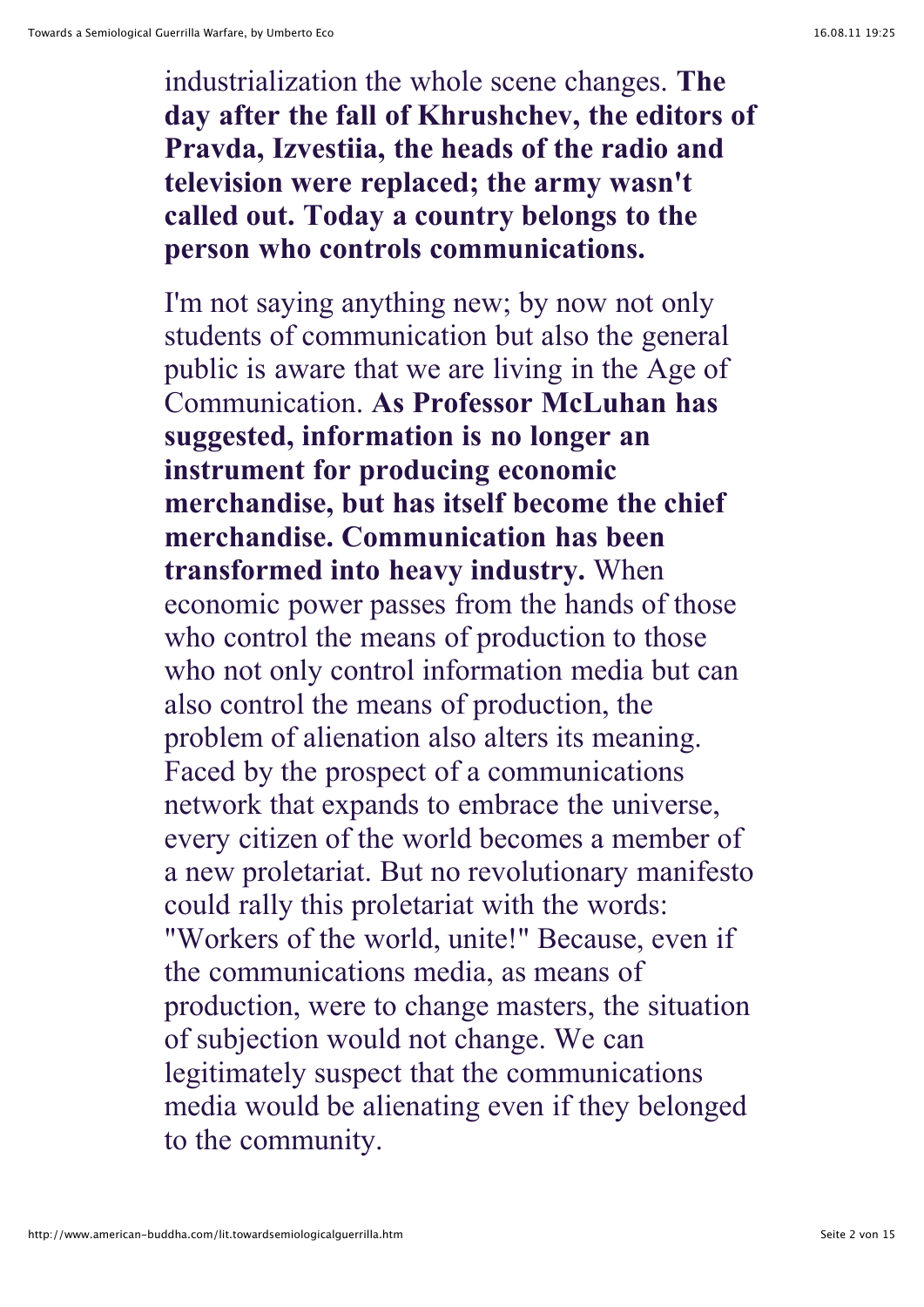What makes the newspaper something to fear is not (or, at least, is not only) the economic and political power that runs it. The newspaper was already defined as a medium for conditioning public opinion when the first gazettes came into being. When someone every day has to write as much news as his space allows, and it has to appear readable to an audience of diverse tastes, social class, education, throughout a country, the writer's freedom is already finished. The contents of the message will not depend on the author but on the technical and sociological characteristics of the medium.

For some time the severest critics of mass culture have been aware of all this, and they agree: "'The mass media do not transmit ideologies; they are themselves an ideology!" This position, which I defined as "apocalyptic" in a previous book of mine, implies this further argument: It doesn't matter what you say via the channels of mass communication; when the recipient is surrounded by a series of communications which reach him via various channels at the same time, in a given form, the nature of all this disparate information is of scant significance. **The important thing is the gradual, uniform bombardment of information, where the different contents are leveled and lose their differences.**

You will have observed that this is also the familiar position expressed by Marshall McLuhan in his *Understanding Media.* But, for the so-called apocalyptics, McLuhan's conviction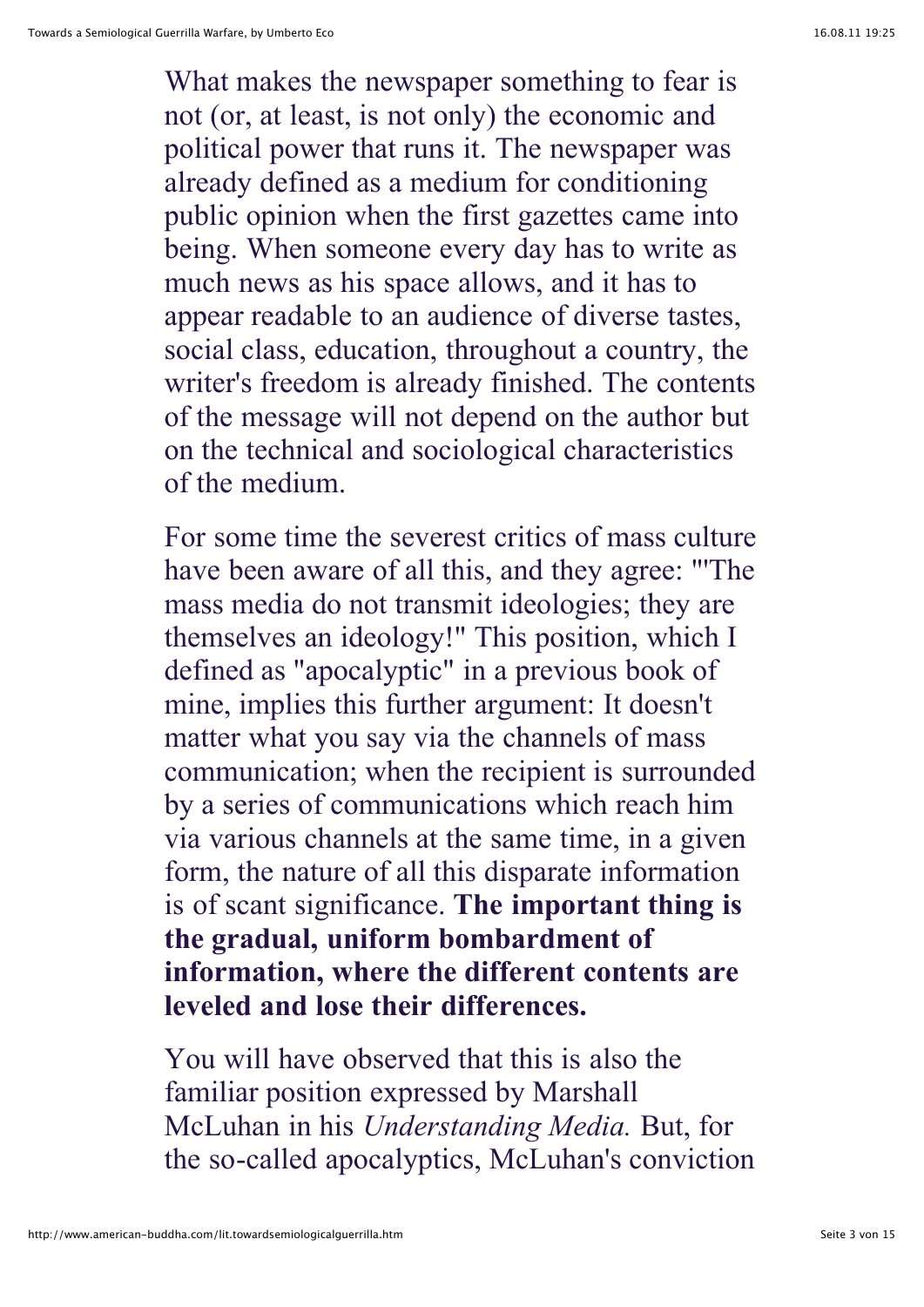was translated into a tragic consequence: Liberated from the contents of communication, the addressee of the messages of the mass media receives only a global ideological lesson, the call to narcotic passiveness. When the mass media triumph, the human being dies.

But Marshall McLuhan, on the contrary, setting out from the same premises, concludes that, when the mass media triumph, the Gutenbergian human being dies, and a new man is born, accustomed to perceive the world in another way. We don't know if this man will be better or worse, but we know he is new. Where the apocalyptics saw the end of the world, McLuhan sees the beginning of a new phase of history. This is exactly what happens when a prim vegetarian argues with a user of LSD: The former sees the drug as the end of reason, the latter as the beginning of a new sensitivity. Both agree on the chemical composition of psychedelics.

But the communications scholar must ask himself this question: Is the chemical composition of every communicative act the same?

Naturally there are educators who display a simpler optimism, derived from the Enlightenment; they have firm faith in the power of the message's contents. They are confident that they can effect a transformation of consciousness by transforming television programs, increasing the amount of truth-in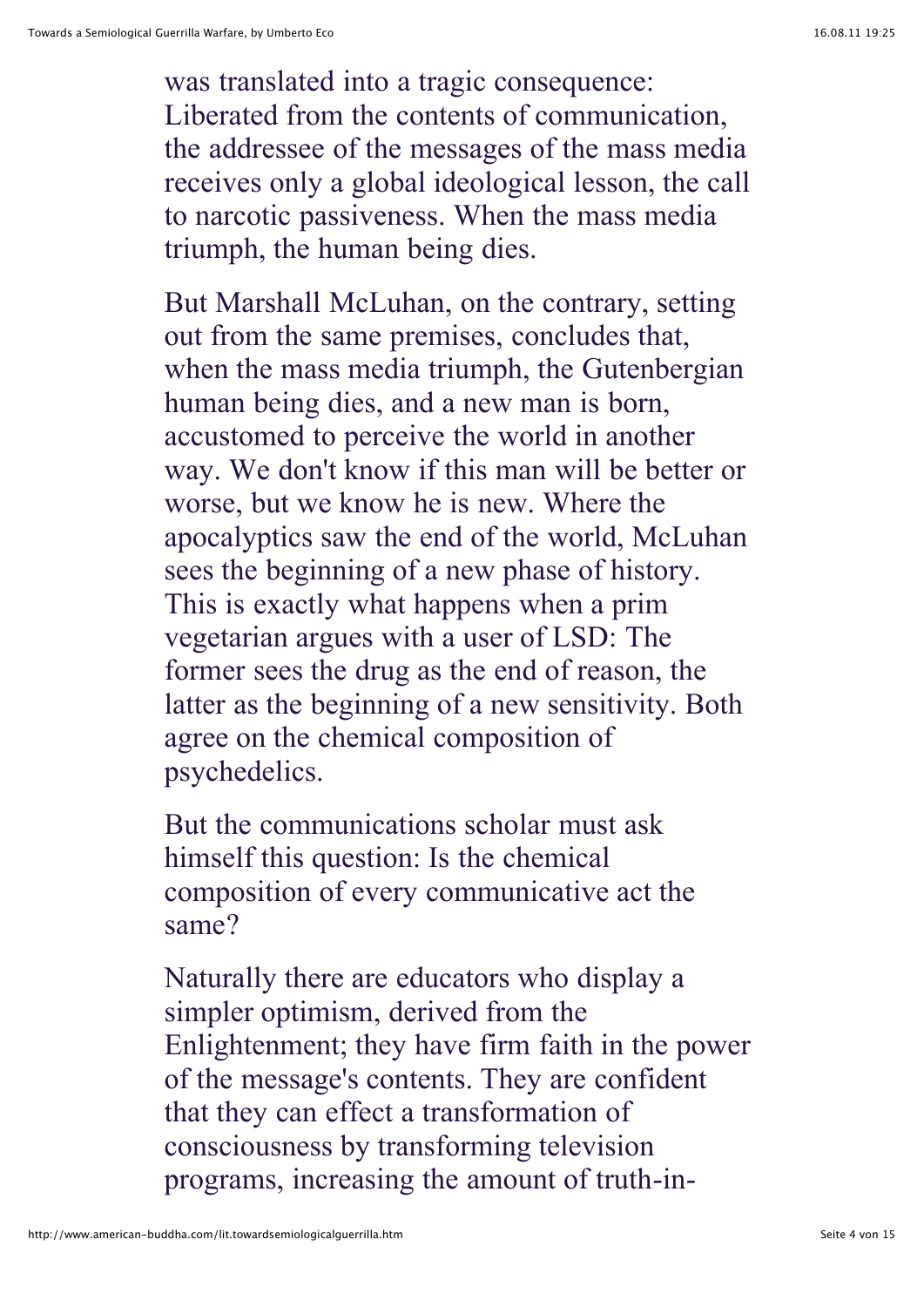advertising spots, the precision of the news in the columns of the newspaper.

Both to them and to those who believe that "the medium is the message," I would like to recall an image we have seen in many cartoons and comic strips, a slightly obsolete image, rather racist, but a splendidly suitable example in this situation. It is the image of the cannibal chief who is wearing an alarm clock as a necklace. I don't believe that cannibals so adorned exist any longer, but we can translate the original into various other experiences of our everyday lives. The world of communications, for example, is full of cannibals who transform an instrument for measuring time into an "op" jewel.

If this is then it is not true that the medium is the message; it may be that the invention of the clock, accustoming us to think of time in the form of space divided into regular parts, changed some people's way of perception, but there are undoubtedly others for whom the clock message has a different meaning.

But if this is so, it is still equally untrue that acting on the form and contents of the message can convert the person receiving it. For the receiver of the message seems to have a residual freedom: the freedom to read it in a *different* way. I say "different" and not "mistaken." A brief look at the mechanics of communication can tell us something more precise on this subject.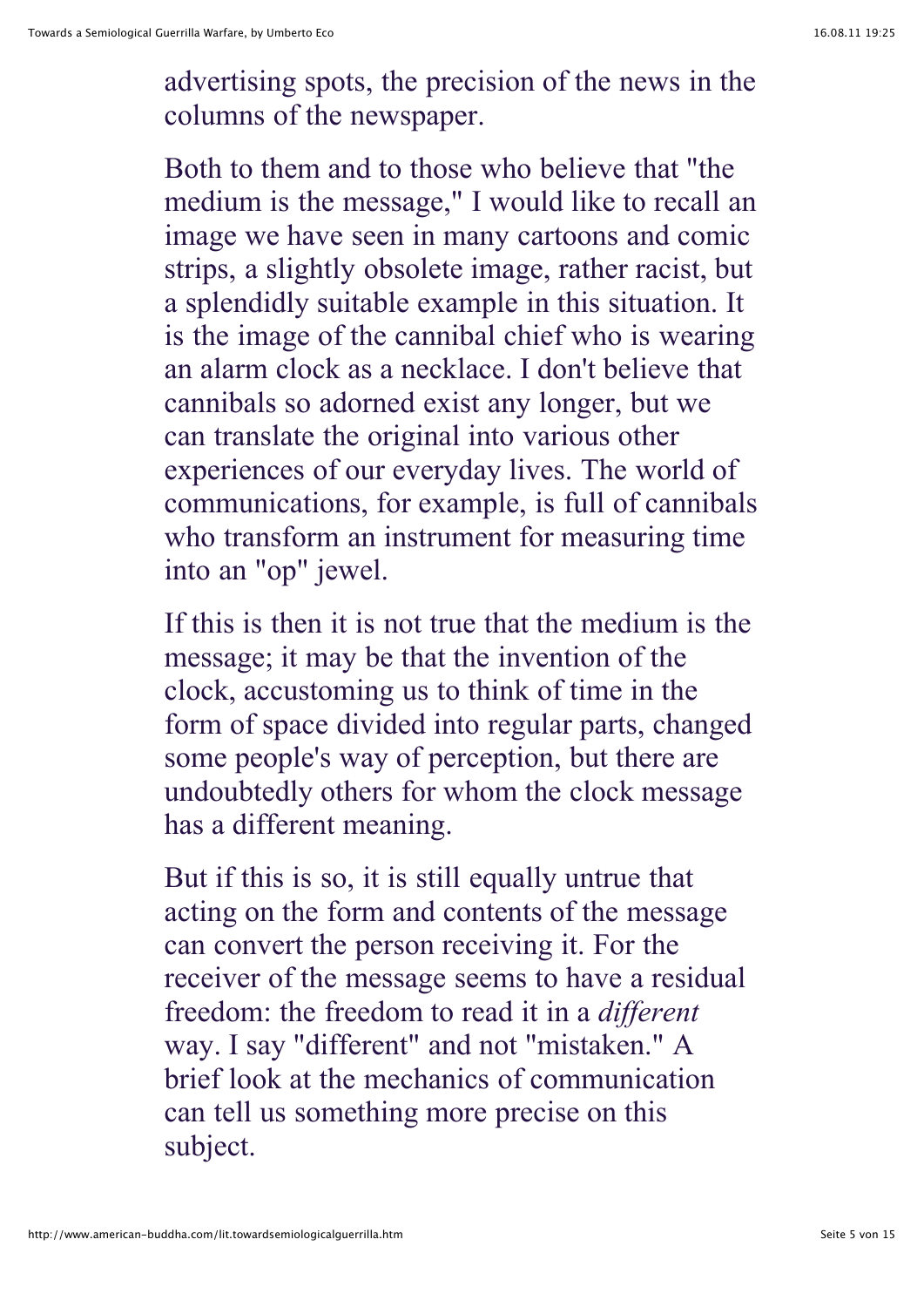The communication chain assumes a Source that, through a Transmitter, emits a Signal via a Channel. At the end of the Channel the Signal, through a Receiver, is transformed into a Message for the Addressee. Since the Signal, while traveling through the Channel, can be disturbed by Noise, one must make the Message redundant, so that the information is transmitted clearly. But the other fundamental requirement of this chain is a Code, shared by the Source and the Addressee. A Code is an established system of probabilities, and only on the basis of the Code can we decide whether the elements of the message are intentional (desired by the Source) or the result of Noise. It seems to me very important to bear in mind the various links in this chain, because when they are overlooked there are misunderstandings that prevent us from observing the phenomenon with attention. For example, many of Marshall McLuhan's theses on the nature of the media stem from the fact that he uses the term "media" broadly, for phenomena that can be at times reduced to the Channel, and at other times to the Code, or to the form of the message. Through criteria of economy, the alphabet reduces the possibilities of the soundmaking organs but, in doing so, provides a Code for communicating experience; the street provides me with a Channel along which it is possible to send any communication. To say that the alphabet and the street are "media" is lumping a Code together with a Channel. To say that Euclidian geometry and a suit of clothes are media is lumping together a Code (the elements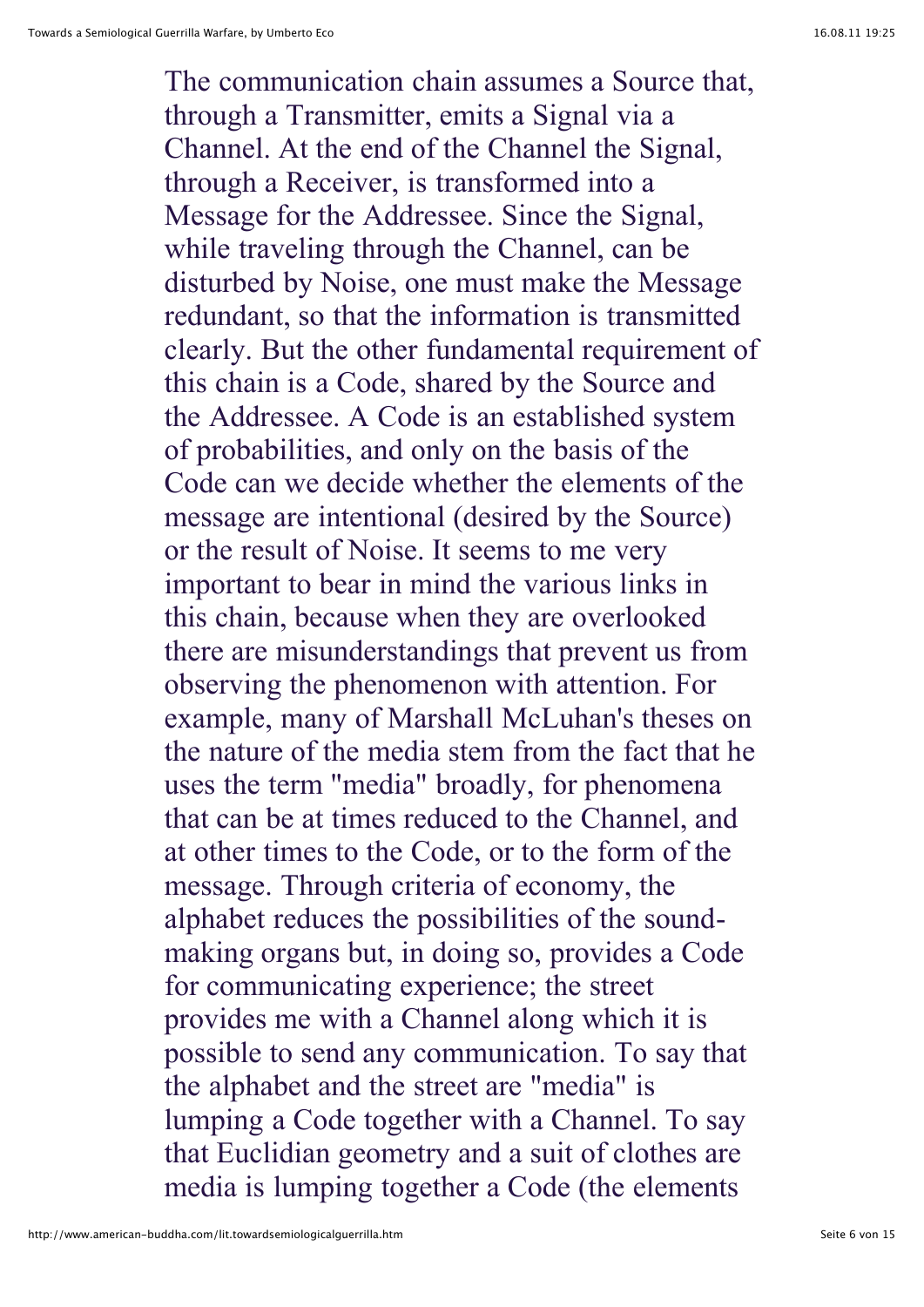of Euclid are a way of formalizing experience and making it communicable) and a Message (a given suit, through codes of dress -- conventions accepted by society -- communicates an attitude of mine towards my fellows). To say that light is a medium is a refusal to realize that there are at least three definitions of "light." Light can be a Signal of information (I use electricity to transmit impulses that, in Morse code, mean particular messages); light can be a Message (if my girlfriend puts a light in the window, it means her husband has gone out); and light can be a Channel (if I have the light on in my room I can read the message-book). In each of these cases the impact of a phenomenon on the social body varies according to the role it plays in the communication chain.

But, to stay with the example of light, in each of these three cases the meaning of the message changes according to the code with which I interpret it. The fact that light, when I use Morse code to transmit luminous signals, is a signal - and that this signal is light and not something else -- has, on the Addressee, far less impact than the fact that the Addressee knows Morse code. If, for example, in the second of my hypothetical cases, my girlfriend uses light as a signal to transmit in Morse code the message "my husband is home" but I continue to refer to our previously established code, whereby "light" means "husband absent," my behavior (with all the ensuing unpleasant consequences) is determined not by the form of the message or its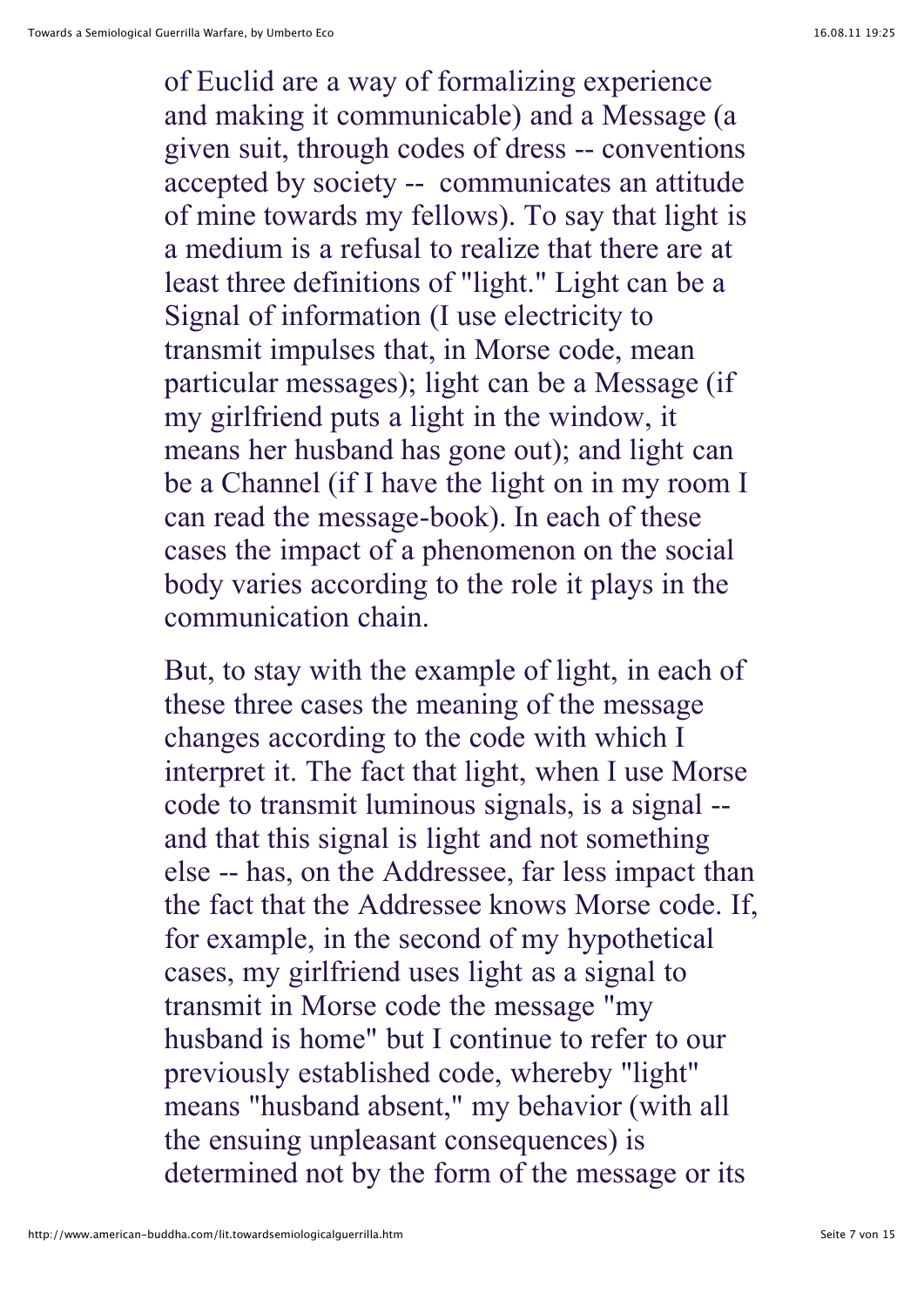contents according to the Emitting Source but by the code I am using. It is the code used that gives the light-signal a specific content. The move from the Gutenberg Galaxy to the New Village of Total Communication will not prevent the eternal drama of infidelity and jealousy from exploding for me, my girlfriend, and her husband.

And so the communication chain outlined above will have to be modified as follows: The Receiver transforms the Signal into Message, but this message is still the empty form to which the Addressee can attribute various meanings depending on the Code he applies to it.

If I write the phrase "no more," you who interpret it according to the English-language code will read it in the sense that seems most obvious to you; but I assure you that, read by an Italian, the same words would mean "not blackberries," or else "No, I prefer blackberries"; and further, if, instead of a botanical frame of reference, my Italian reader used a legal one, he would take the words to mean "No, respires," or, in an erotic frame of reference, as a reply: "No. brunettes" to the question "Do gentlemen prefer blondes?"

Naturally, in normal communication, between one human being and another, for purposes connected with everyday life, such misunderstandings are few; the codes are established in advance. But there are extreme cases, and first among them is that of aesthetic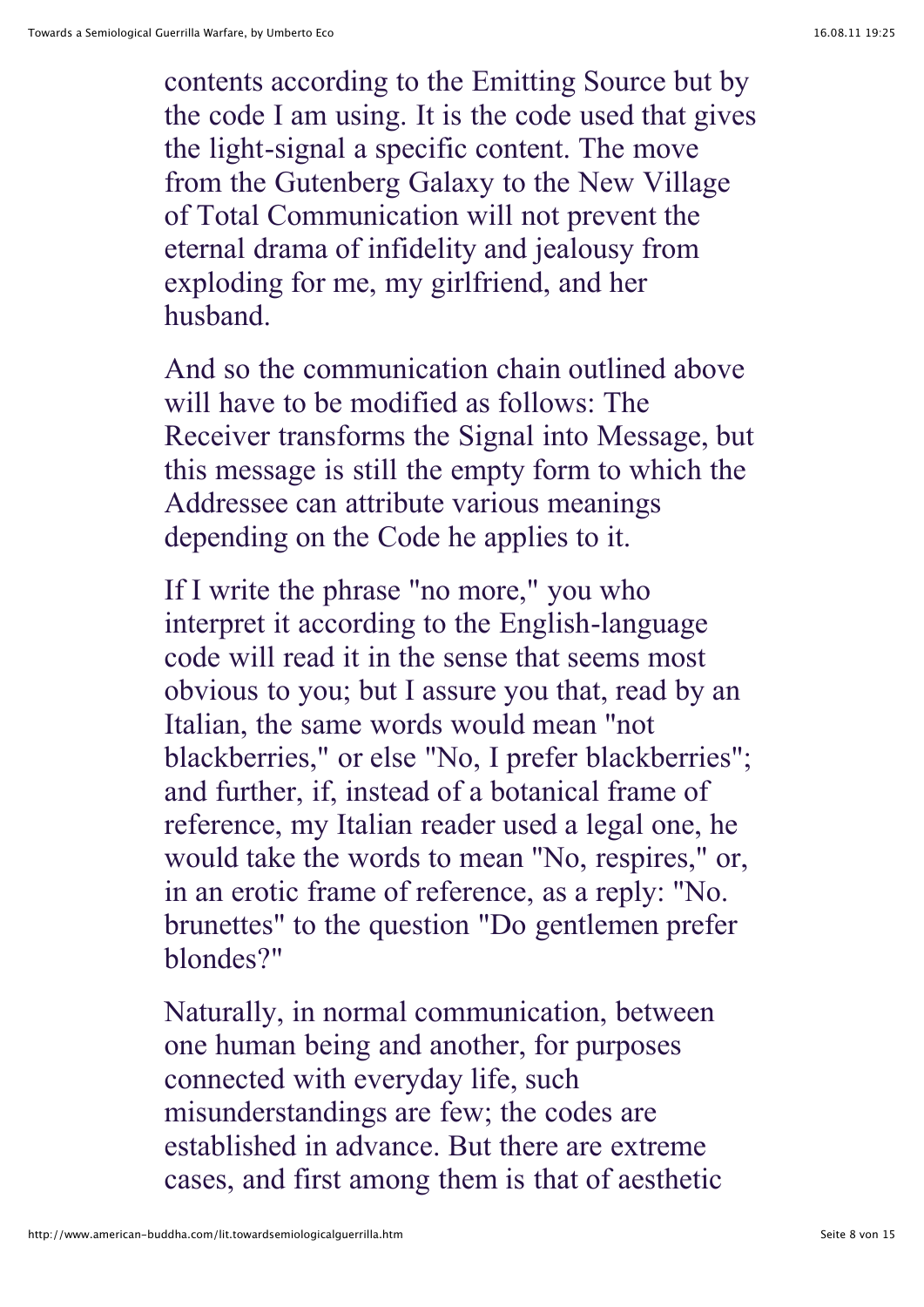communication, where the message is deliberately ambiguous precisely to foster the use of different codes by those who, in different times and places, will encounter the work of art.

If in everyday communication ambiguity is excluded, in aesthetic communication it is deliberate; and in mass communication ambiguity, even if ignored, is always present. We have mass communication when the Source is one, central, structured according to the methods of industrial organization; the Channel is a technological invention that affects the very form of the signal; and the Addressees are the total number (or, anyway, a very large number) of the human beings in various parts of the globe. American scholars have realized what a Technicolor love movie, conceived for ladies in the suburbs, means when it is shown in a Third World village. In countries like Italy, where the TV message is developed by a centralized industrial Source and reaches simultaneously a northern industrial city and a remote rural village of the South, social settings divided by centuries of history, this phenomenon occurs daily.

But paradoxical reflection also is enough to convince us on this score. The American magazine *Eros* published famous photographs of a white woman and a black man, naked, kissing; if those images had been broadcast over a popular TV channel, I presume that the significance attributed to the message by the governor of Alabama would be different from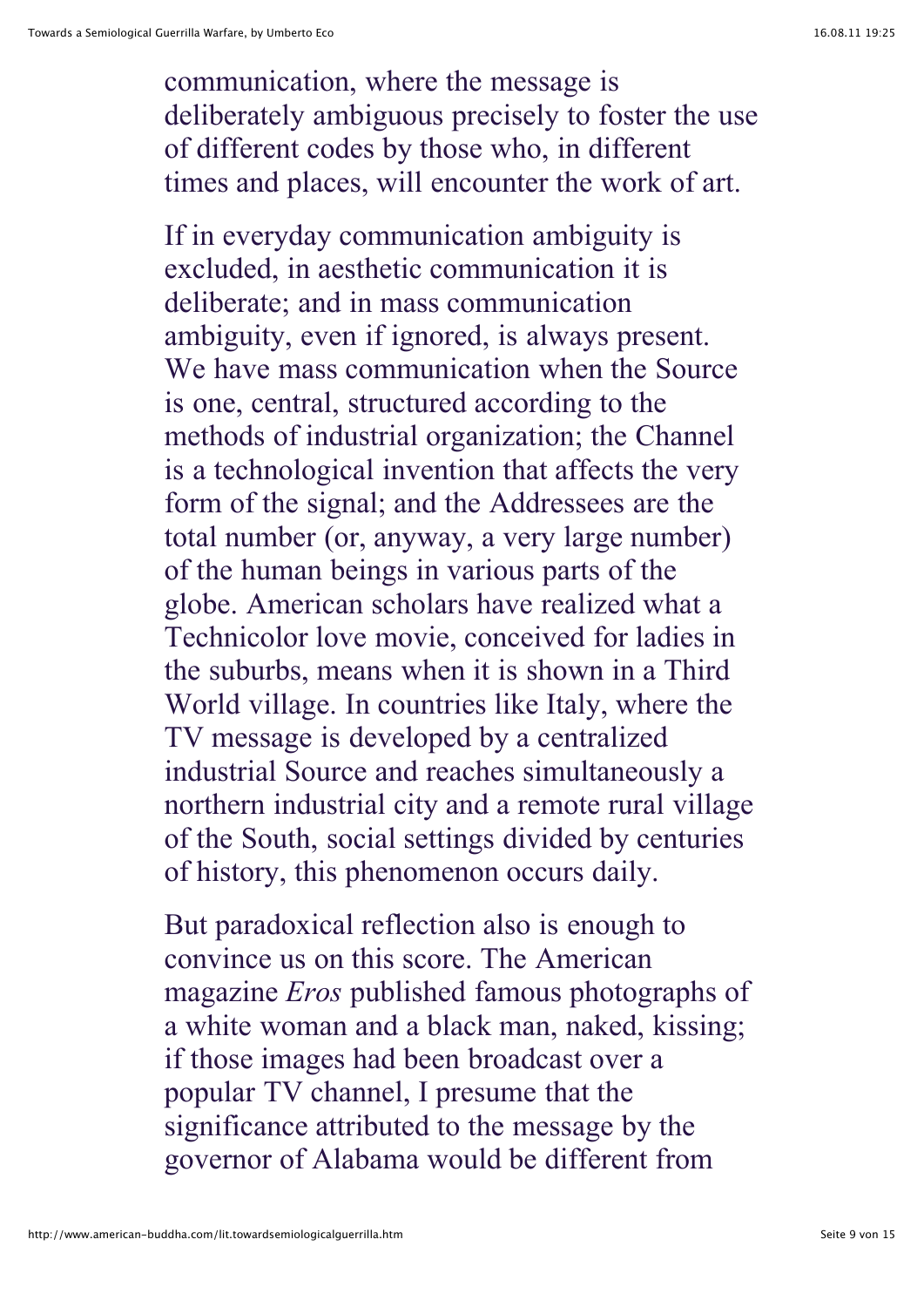that of Allen Ginsberg. For a California hippie, for a Greenwich Village radical, the image would have meant the promise of a new community; for a Klansman, the message would have signified a terrible threat of rape.

The mass communication universe is full of these discordant interpretations; I would say that variability of interpretation is the constant law of mass communications. The messages set out from the Source and arrive in distinct sociological situations, where different codes operate. For a Milanese bank clerk a TV ad for a refrigerator represents a stimulus to buy, but for an unemployed peasant in Calabria the same image means the confirmation of a world of prosperity that doesn't belong to him and that he must conquer. This is why 1 believe TV advertising in depressed countries functions as a revolutionary message.

The problem of mass communications is that until now this variability of interpretation has been random. Nobody regulates the way in which the addressee uses the message -- except in a few rare cases. And here, even if we shift the problem, even if we say "the medium is not the message" but rather "the message depends on the code," we do not solve the problem of the communications era. If the apocalyptic says, "The medium does not transmit ideologies: It itself is ideology; television is the form of communication that takes on the ideology of advanced industrial society," we could now only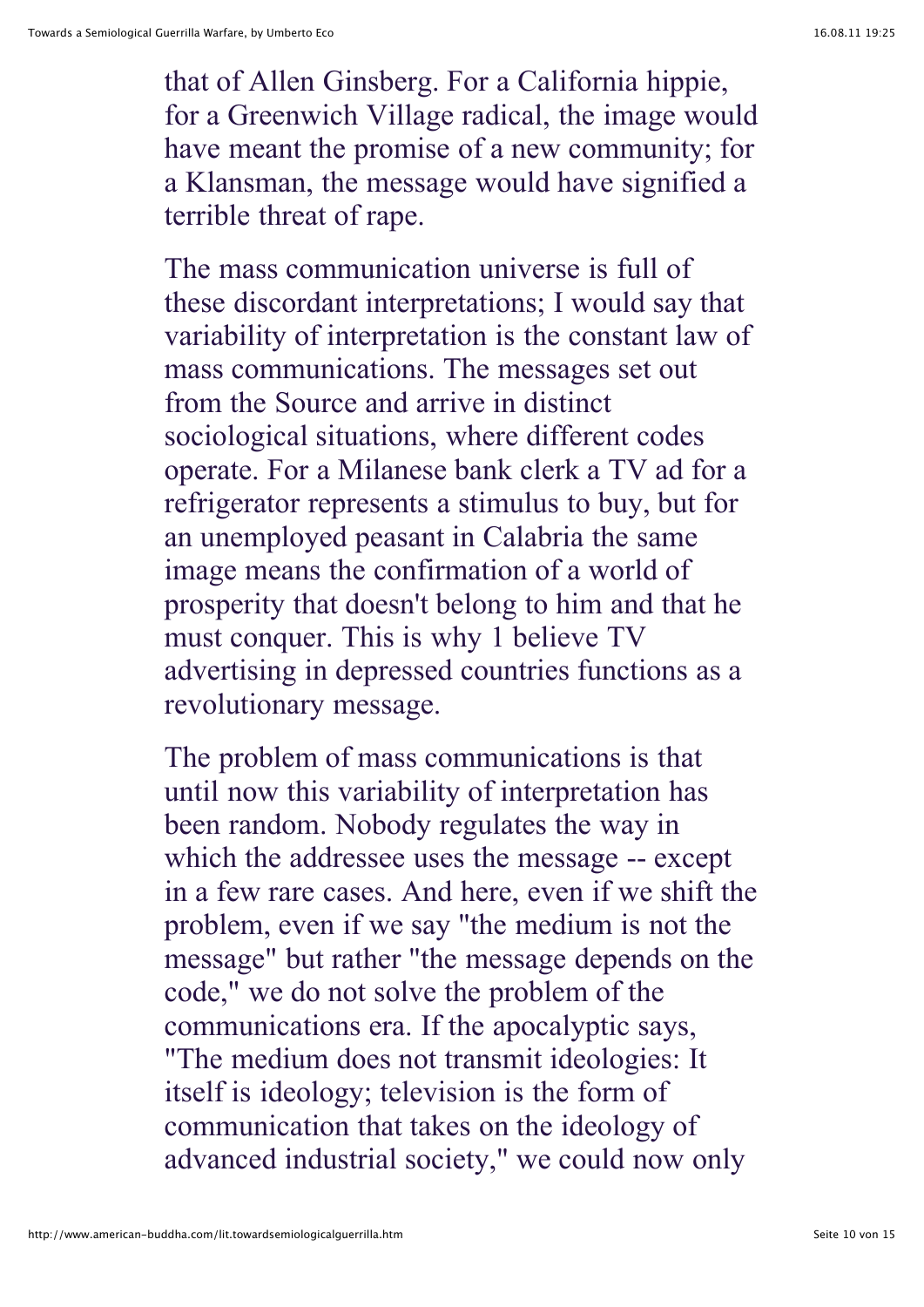reply: "The medium transmits those ideologies which the addressee receives according to codes originating in his social situation, in his previous education, and in the psychological tendencies of the moment." In this case the phenomenon of mass communication would remain unchanged. There exists an extremely powerful instrument that none of us will ever manage to regulate; there exist means of communication that, unlike means of production, are not controllable either by private will or by the community. In confronting them, all of us, from the head of CBS to the president of the United States, from Martin Heidegger to the poorest fellah of the Nile delta, all of us are the proletariat.

And yet I believe it is wrong to consider the battle of man against the technological universe of communication as a strategic affair. It is a matter of tactics.

As a rule, politicians, educators, communications scientists believe that to control the power of the media you must control two communicating moments of the chain: the Source and the Channel. In this way they believe they can control the message. Alas, they control only an empty form that each addressee will till with the meanings provided by his own cultural models. The strategic solution is summed up in the sentence "We must occupy the chair of the Minister of Information" or even "We must occupy the chair of the publisher of *The New York Times.*" I will not deny that this strategic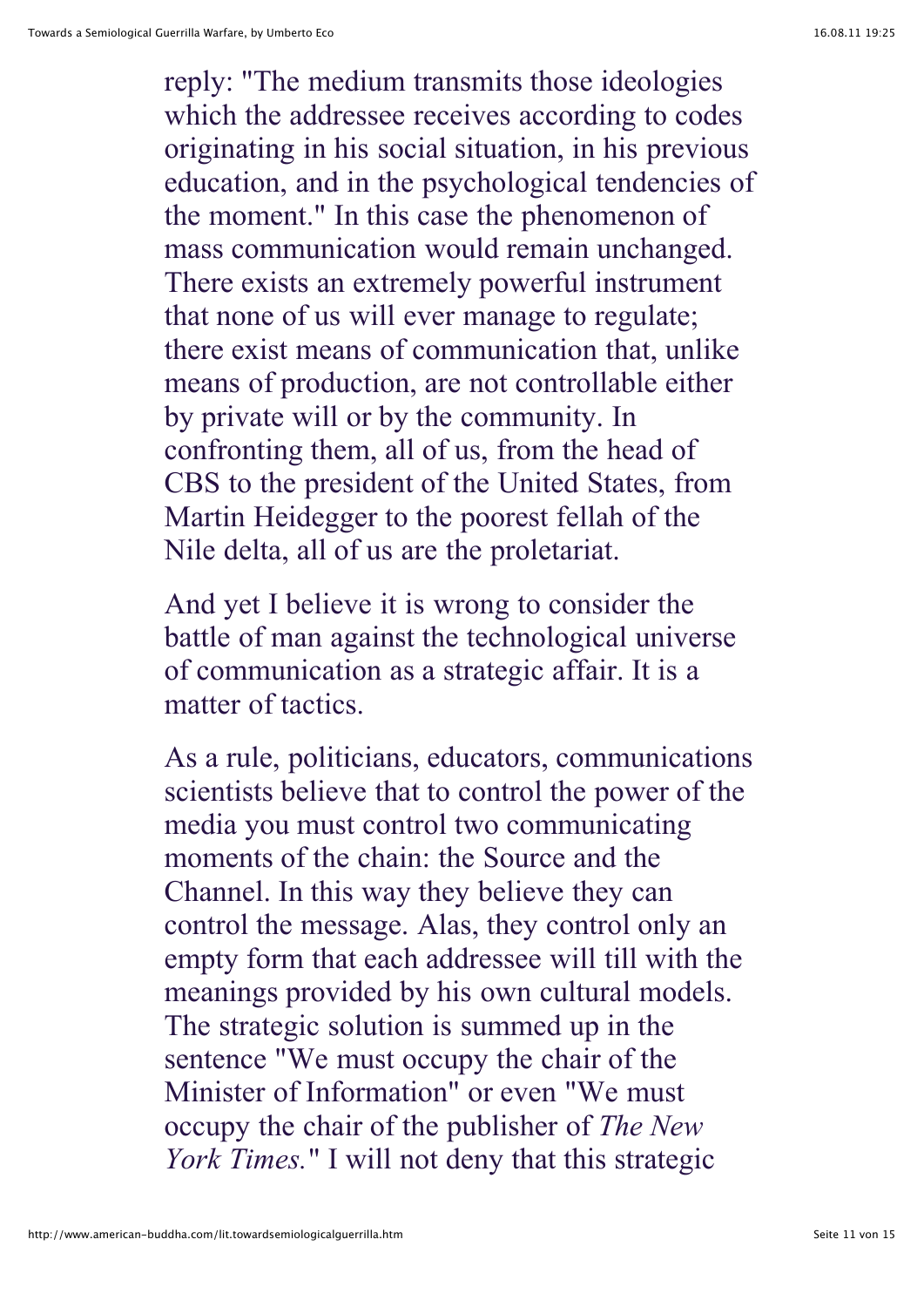view can produce excellent results for someone aiming at political and economic success, but I begin to fear it produces very skimpy results for anyone hoping to restore to human beings a certain freedom in the face of the total phenomenon of Communication.

**So for the strategic solution it will be necessary, tomorrow, to employ a guerrilla solution. What must be occupied, in every part of the world, is the first chair in front of every TV set (and naturally, the chair of the group leader in front of every movie screen, every transistor, every page of newspaper). If you want a less paradoxical formulation, I will put it like this: The battle for the survival of man as a responsible being in the Communications Era is not to be won where the communication originates, but where it arrives.** I mention guerrilla warfare because a paradoxical and difficult fate lies in store for us - - I mean for us scholars and technicians of communication. Precisely when the communication systems envisage a single industrialized source and a single message that will reach an audience scattered all over the world, we should be capable of imagining systems of complementary communication that allow us to reach every individual human group, every individual member of the universal audience, to discuss the arriving message in the light of the codes at the destination, comparing them with the codes at the source.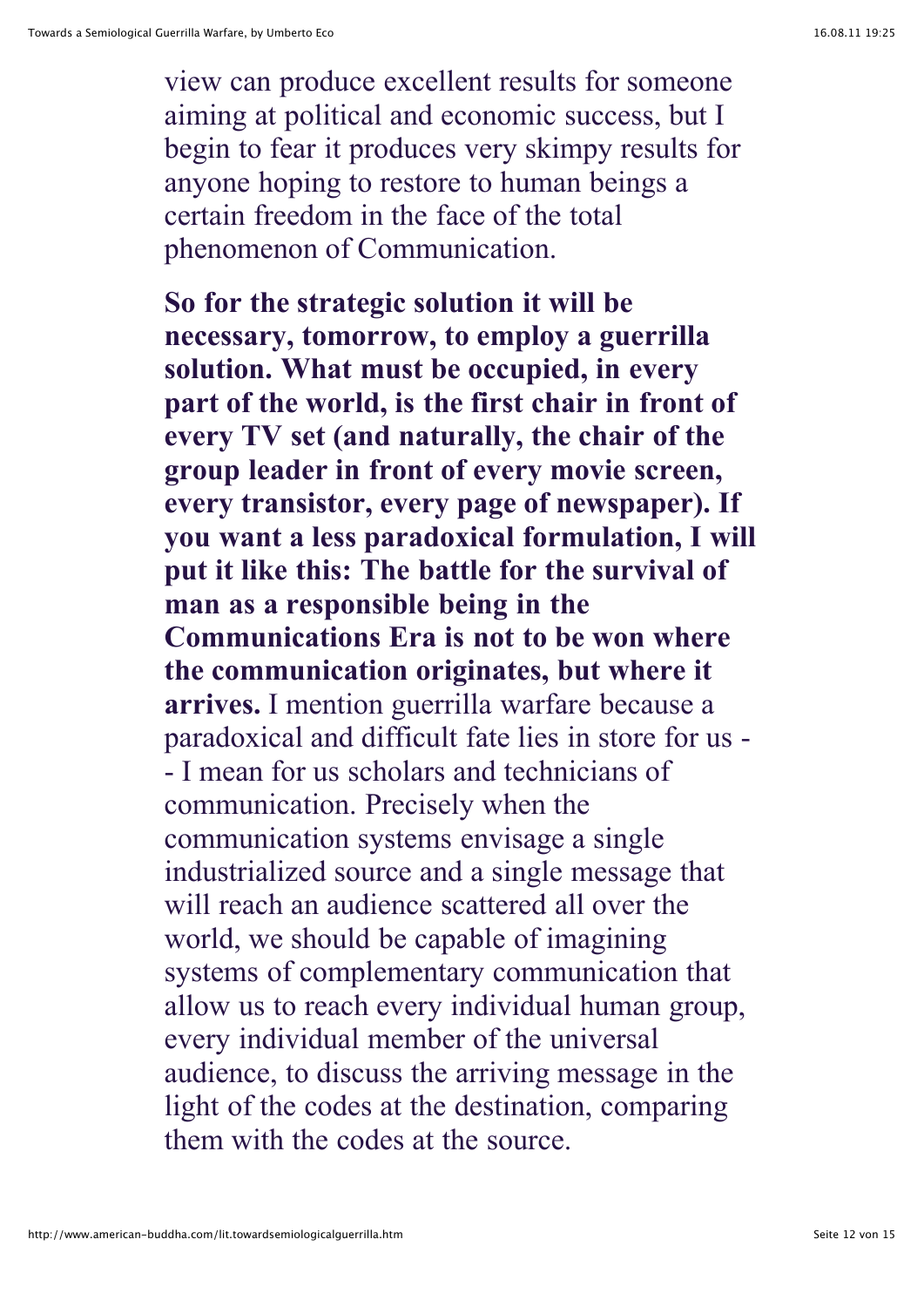**A political party that knows how to set up a grass-roots action that will reach all the groups that follow TV and can bring them to discuss the message they receive can change the meaning that the Source had attributed to this message.** An educational organization that succeeds in making a given audience discuss the message it is receiving could reverse the meaning of that message. Or else show that the message can be interpreted in different ways.

Mind you: I am not proposing a new and more terrible form of control of public opinion. I am proposing an action to urge the audience to control the message and its multiple possibilities of interpretation.

**The idea that we must ask the scholars and educators of tomorrow to abandon the TV studios or the offices of the newspapers, to fight a door-to-door guerrilla battle like provos of Critical Reception can be frightening, and can also seem utopian. But if the Communications Era proceeds in the direction that today seems to us the most probable, this will be the only salvation for free people.** The methods of this cultural guerrilla have to be worked out. Probably in the interrelation of the various communications media, one medium can be employed to communicate a series of opinions on another medium. To some extent this is what a newspaper does when it criticizes a TV program. But who can assure us that the newspaper article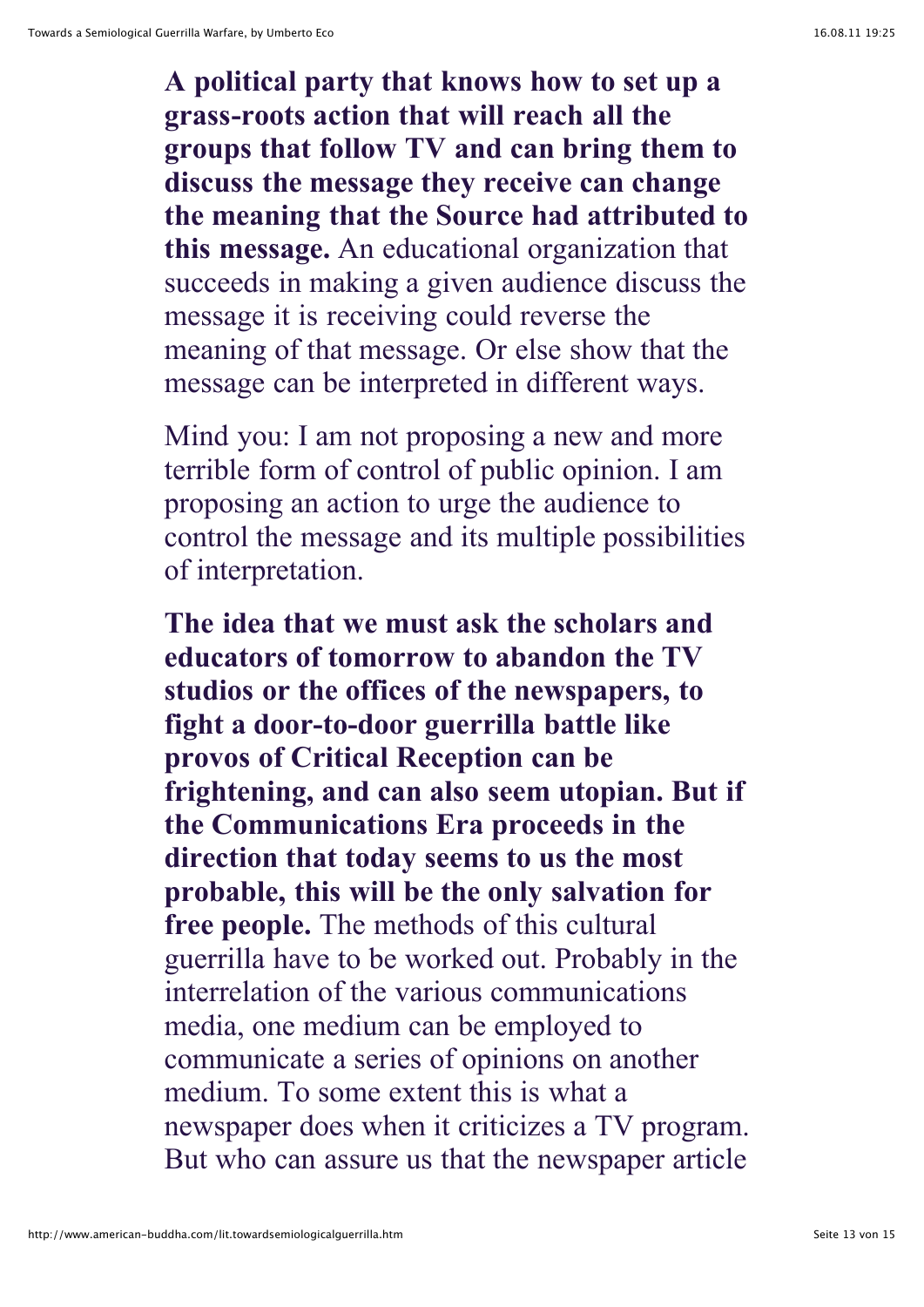will be read in the way we wish? Will we have to have recourse to another medium to teach people how to read the newspaper in a critical fashion?

Certain phenomena of "mass dissent" (hippies, beatniks, new Bohemias, student movements) today seem to us negative replies to the industrial society: The society of Technological Communication is rejected in order to look for alternative forms, using the means of the technological society (television, press, record companies ...). So there is no leaving the circle; you are trapped in it willy-nilly. Revolutions are often resolved in more picturesque forms of integration.

**But it could be that these nonindustrial forms of communication (from the love-in to the rally of students seated on the grass of the campus) can become the forms of a future communications guerrilla warfare -- a manifestation complementary to the manifestations of Technological Communication, the constant correction of perspectives, the checking of codes, the ever renewed interpretations of mass messages. The universe of Technological Communication would then be patrolled by groups of communications guerrillas, who would restore a critical dimension to passive reception.** The threat that "the medium is the message" could then become, for both medium and message, the return to individual responsibility. To the anonymous divinity of